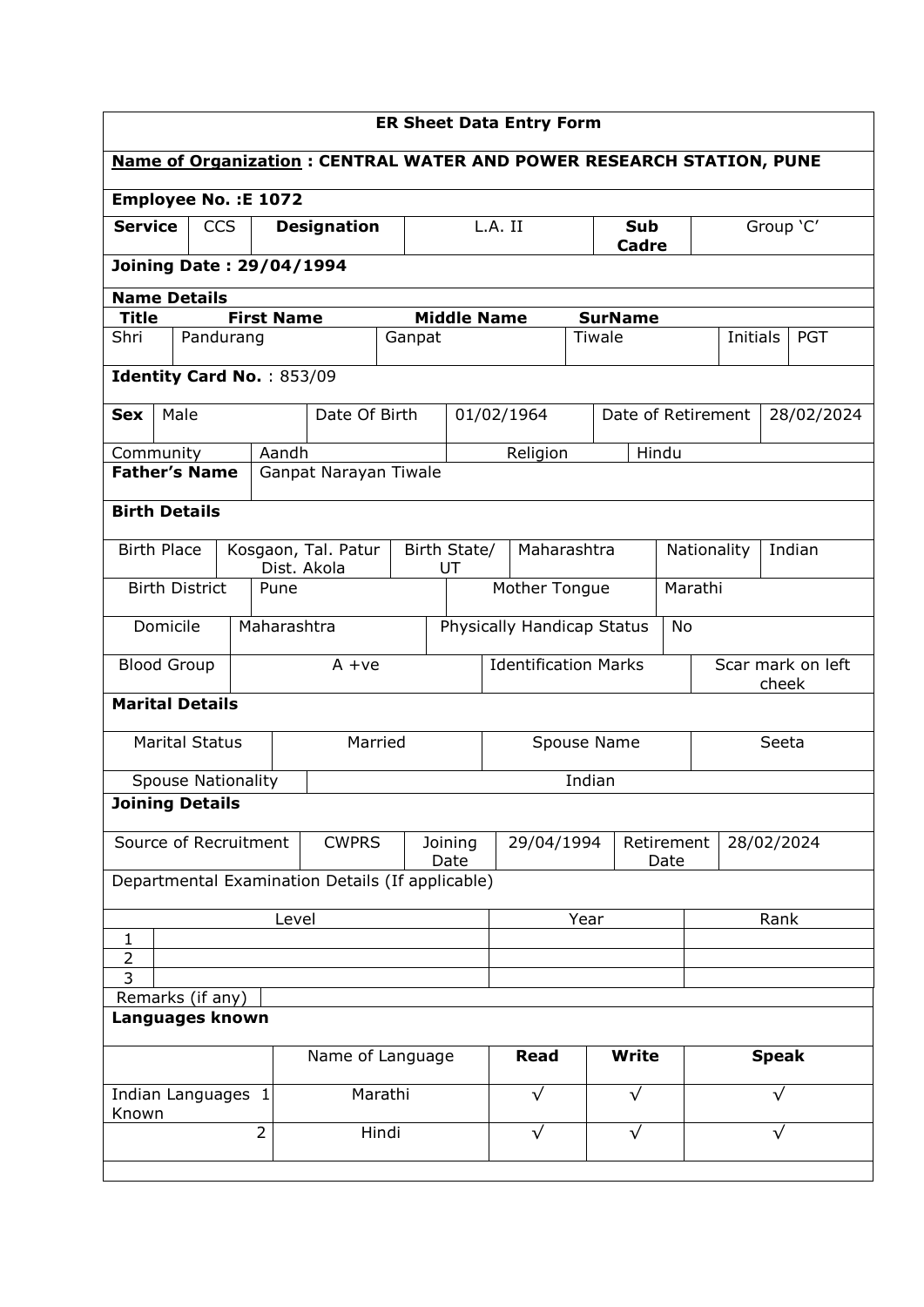| Foreign Languages<br>Known 1 |  |  |
|------------------------------|--|--|
|                              |  |  |
|                              |  |  |

## Details of deputation (if applicable)

| Name of the Office | Post held at that<br>time in parent office | Name of post<br>(selected for<br>deputation |       | Period of deputation |
|--------------------|--------------------------------------------|---------------------------------------------|-------|----------------------|
|                    |                                            |                                             | Since | From                 |
|                    |                                            |                                             |       |                      |

## Details of Foreign Visit

| SI.<br>No. | Place of Visit | Date of<br>visit | Post held at<br>that time | Whether it<br>is a            | Details of visit |
|------------|----------------|------------------|---------------------------|-------------------------------|------------------|
|            |                |                  |                           | personal or<br>official visit |                  |
|            | ΝA             | ΝA               | ΝA                        |                               |                  |

## Transfer/Posting Detail (if applicable)

| Place                                                                                                     |            | Period of posting |                                        |               |      |                  |  |  |
|-----------------------------------------------------------------------------------------------------------|------------|-------------------|----------------------------------------|---------------|------|------------------|--|--|
|                                                                                                           |            | Since             |                                        |               | From |                  |  |  |
| <b>NA</b>                                                                                                 |            |                   |                                        |               |      |                  |  |  |
| Qualification (Use extra photocopy sheets for multi qualifications, experience, training, awards details) |            |                   |                                        |               |      |                  |  |  |
| Qualification                                                                                             |            | Discipline        |                                        |               |      | Specialization 1 |  |  |
| <b>Motor Mechanic</b>                                                                                     |            |                   |                                        |               |      |                  |  |  |
| Year                                                                                                      |            | Division          |                                        | CGPA/ % Marks |      | Specialization 2 |  |  |
| 1990                                                                                                      | 1 st class |                   |                                        | 60.8%         |      |                  |  |  |
| Institution                                                                                               |            | University        | Place                                  |               |      | Country          |  |  |
| Aakot, Akola                                                                                              |            | Pune<br>Pune      |                                        |               |      | India            |  |  |
| <b>Experience</b>                                                                                         |            |                   |                                        |               |      |                  |  |  |
| <b>Type of Posting</b>                                                                                    |            |                   | Level                                  |               |      |                  |  |  |
| Permanent                                                                                                 |            |                   | Group 'C'                              |               |      |                  |  |  |
| <b>Designation</b>                                                                                        |            |                   | <b>Present Position</b>                |               |      |                  |  |  |
| Lab Assistant II                                                                                          |            |                   | Lab Assistant II                       |               |      |                  |  |  |
| Ministry                                                                                                  |            |                   | <b>Department</b>                      |               |      |                  |  |  |
| Ministry of Water Resources, Ganga<br>Rejuvenation & River Development                                    |            |                   | Central Water & Power Research Station |               |      |                  |  |  |